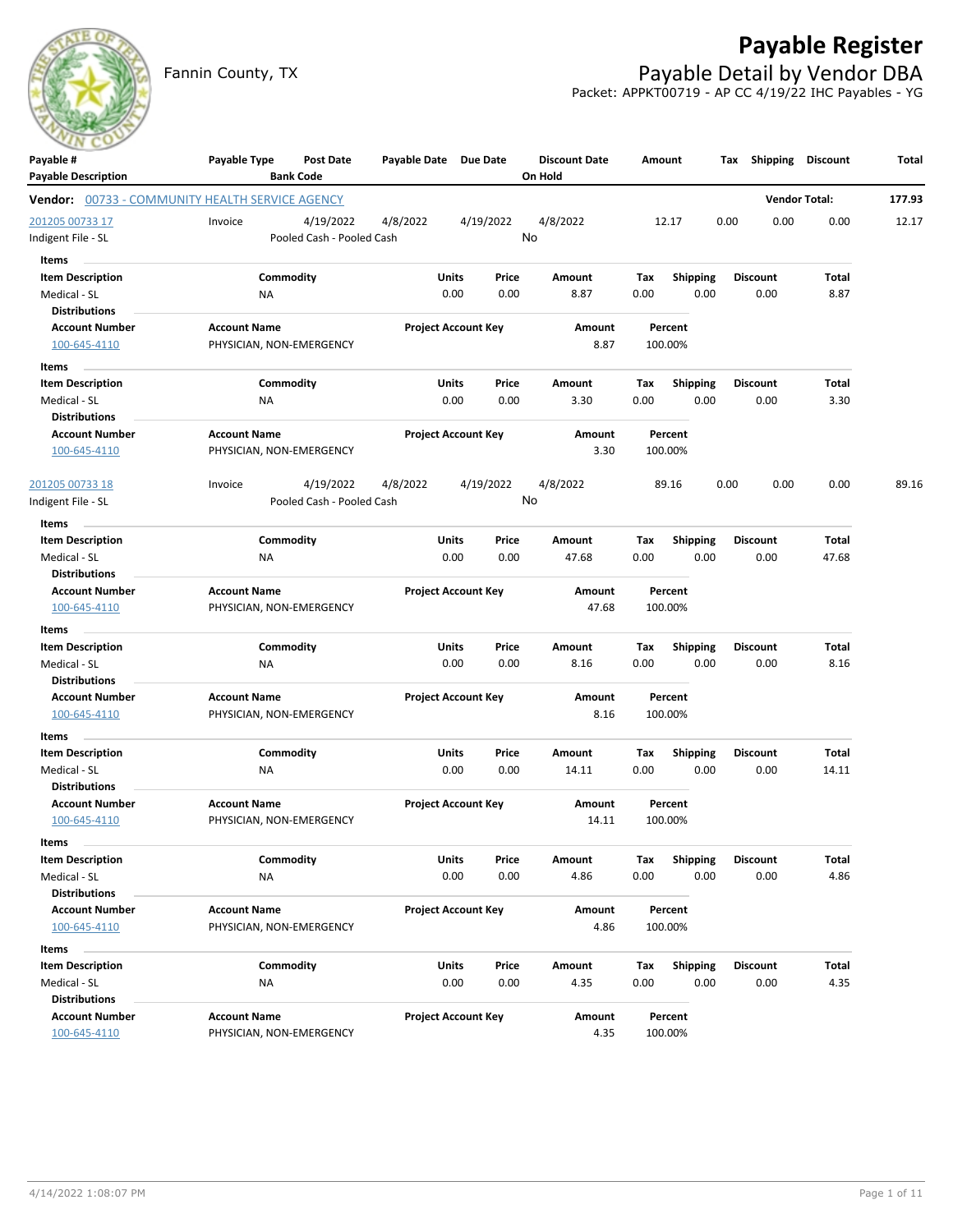| <b>Payable Register</b>           |                           |                  |                            |               |               |                      |             |                         |      |                         | Packet: APPKT00719 - AP CC 4/19/22 IHC Payables - YG |       |
|-----------------------------------|---------------------------|------------------|----------------------------|---------------|---------------|----------------------|-------------|-------------------------|------|-------------------------|------------------------------------------------------|-------|
| Payable #                         | Payable Type              | <b>Post Date</b> | Payable Date Due Date      |               |               | <b>Discount Date</b> | Amount      |                         |      | Tax Shipping Discount   |                                                      | Total |
| <b>Payable Description</b>        | <b>Bank Code</b>          |                  |                            |               |               | On Hold              |             |                         |      |                         |                                                      |       |
| Items                             |                           |                  |                            |               |               |                      |             |                         |      |                         |                                                      |       |
| <b>Item Description</b>           | Commodity                 |                  |                            | Units         | Price         | Amount               | Tax         | <b>Shipping</b>         |      | <b>Discount</b>         | Total                                                |       |
| Medical - SL                      | <b>NA</b>                 |                  |                            | 0.00          | 0.00          | 10.00                | 0.00        | 0.00                    |      | 0.00                    | 10.00                                                |       |
| <b>Distributions</b>              |                           |                  |                            |               |               |                      |             |                         |      |                         |                                                      |       |
| <b>Account Number</b>             | <b>Account Name</b>       |                  | <b>Project Account Key</b> |               |               | Amount<br>10.00      |             | Percent                 |      |                         |                                                      |       |
| 100-645-4110                      | PHYSICIAN, NON-EMERGENCY  |                  |                            |               |               |                      |             | 100.00%                 |      |                         |                                                      |       |
| 210118 00733 10                   | Invoice                   | 4/19/2022        | 4/8/2022                   |               | 4/19/2022     | 4/8/2022             |             | 76.60                   | 0.00 | 0.00                    | 0.00                                                 | 76.60 |
| Indigent File- GY                 | Pooled Cash - Pooled Cash |                  |                            |               | No            |                      |             |                         |      |                         |                                                      |       |
| Items                             |                           |                  |                            |               |               |                      |             |                         |      |                         |                                                      |       |
| <b>Item Description</b>           |                           |                  |                            |               |               |                      |             |                         |      |                         |                                                      |       |
| Medical- GY                       | Commodity<br>ΝA           |                  |                            | Units<br>0.00 | Price<br>0.00 | Amount<br>47.68      | Tax<br>0.00 | <b>Shipping</b><br>0.00 |      | <b>Discount</b><br>0.00 | Total<br>47.68                                       |       |
| <b>Distributions</b>              |                           |                  |                            |               |               |                      |             |                         |      |                         |                                                      |       |
| <b>Account Number</b>             | <b>Account Name</b>       |                  | <b>Project Account Key</b> |               |               | Amount               |             | Percent                 |      |                         |                                                      |       |
| 100-645-4110                      | PHYSICIAN, NON-EMERGENCY  |                  |                            |               |               | 47.68                |             | 100.00%                 |      |                         |                                                      |       |
| Items                             |                           |                  |                            |               |               |                      |             |                         |      |                         |                                                      |       |
| <b>Item Description</b>           | Commodity                 |                  |                            | Units         | Price         | Amount               | Tax         | Shipping                |      | <b>Discount</b>         | Total                                                |       |
| Medical- GY                       | ΝA                        |                  |                            | 0.00          | 0.00          | 1.89                 | 0.00        | 0.00                    |      | 0.00                    | 1.89                                                 |       |
| <b>Distributions</b>              |                           |                  |                            |               |               |                      |             |                         |      |                         |                                                      |       |
| <b>Account Number</b>             | <b>Account Name</b>       |                  | <b>Project Account Key</b> |               |               | Amount               |             | Percent                 |      |                         |                                                      |       |
| 100-645-4110                      | PHYSICIAN, NON-EMERGENCY  |                  |                            |               |               | 1.89                 |             | 100.00%                 |      |                         |                                                      |       |
| Items                             |                           |                  |                            |               |               |                      |             |                         |      |                         |                                                      |       |
| <b>Item Description</b>           | Commodity                 |                  |                            | Units         | Price         | Amount               | Tax         | <b>Shipping</b>         |      | <b>Discount</b>         | Total                                                |       |
| Medical- GY                       | NA                        |                  |                            | 0.00          | 0.00          | 8.16                 | 0.00        | 0.00                    |      | 0.00                    | 8.16                                                 |       |
| <b>Distributions</b>              |                           |                  |                            |               |               |                      |             |                         |      |                         |                                                      |       |
| <b>Account Number</b>             | <b>Account Name</b>       |                  | <b>Project Account Key</b> |               |               | Amount               |             | Percent                 |      |                         |                                                      |       |
| 100-645-4110                      | PHYSICIAN, NON-EMERGENCY  |                  |                            |               |               | 8.16                 |             | 100.00%                 |      |                         |                                                      |       |
| Items                             |                           |                  |                            |               |               |                      |             |                         |      |                         |                                                      |       |
| <b>Item Description</b>           | Commodity                 |                  |                            | Units         | Price         | Amount               | Tax         | <b>Shipping</b>         |      | <b>Discount</b>         | Total                                                |       |
| Medical- GY                       | NA                        |                  |                            | 0.00          | 0.00          | 10.00                | 0.00        | 0.00                    |      | 0.00                    | 10.00                                                |       |
| <b>Distributions</b>              |                           |                  |                            |               |               |                      |             |                         |      |                         |                                                      |       |
| <b>Account Number</b>             | <b>Account Name</b>       |                  | <b>Project Account Key</b> |               |               | Amount               |             | Percent                 |      |                         |                                                      |       |
| 100-645-4110                      | PHYSICIAN, NON-EMERGENCY  |                  |                            |               |               | 10.00                |             | 100.00%                 |      |                         |                                                      |       |
| Items                             |                           |                  |                            |               |               |                      |             |                         |      |                         |                                                      |       |
| <b>Item Description</b>           | Commodity                 |                  |                            | Units         | Price         | Amount               | Tax         | <b>Shipping</b>         |      | <b>Discount</b>         | Total                                                |       |
| Medical- GY                       | NA                        |                  |                            | 0.00          | 0.00          | 8.87                 | 0.00        | 0.00                    |      | 0.00                    | 8.87                                                 |       |
| <b>Distributions</b>              |                           |                  |                            |               |               |                      |             |                         |      |                         |                                                      |       |
| <b>Account Number</b>             | <b>Account Name</b>       |                  | <b>Project Account Key</b> |               |               | Amount               |             | Percent                 |      |                         |                                                      |       |
| 100-645-4110                      | PHYSICIAN, NON-EMERGENCY  |                  |                            |               |               | 8.87                 |             | 100.00%                 |      |                         |                                                      |       |
|                                   |                           |                  |                            |               |               |                      |             |                         |      |                         |                                                      |       |
| Vendor: 01223 - CONCORD RADIOLOGY |                           |                  |                            |               |               |                      |             |                         |      |                         | <b>Vendor Total:</b>                                 | 44.91 |
| 220901 01223 3                    | Invoice                   | 4/19/2022        | 4/8/2022                   |               | 4/19/2022     | 4/8/2022             |             | 27.80                   | 0.00 | 0.00                    | 0.00                                                 | 27.80 |
| Indigent File - TM                | Pooled Cash - Pooled Cash |                  |                            |               | No            |                      |             |                         |      |                         |                                                      |       |
| Items                             |                           |                  |                            |               |               |                      |             |                         |      |                         |                                                      |       |
| <b>Item Description</b>           | Commodity                 |                  |                            | Units         | Price         | Amount               | Tax         | <b>Shipping</b>         |      | <b>Discount</b>         | Total                                                |       |
| Medical - TM                      | ΝA                        |                  |                            | 0.00          | 0.00          | 27.80                | 0.00        | 0.00                    |      | 0.00                    | 27.80                                                |       |
| <b>Distributions</b>              |                           |                  |                            |               |               |                      |             |                         |      |                         |                                                      |       |
| <b>Account Number</b>             | <b>Account Name</b>       |                  | <b>Project Account Key</b> |               |               | Amount               |             | Percent                 |      |                         |                                                      |       |
| 100-645-4110                      | PHYSICIAN, NON-EMERGENCY  |                  |                            |               |               | 27.80                |             | 100.00%                 |      |                         |                                                      |       |
| SO41553 01223 1                   | Invoice                   | 4/19/2022        | 4/8/2022                   |               | 4/19/2022     | 4/8/2022             |             | 17.11                   | 0.00 | 0.00                    | 0.00                                                 | 17.11 |
| Indigent File - NB                | Pooled Cash - Pooled Cash |                  |                            |               | No            |                      |             |                         |      |                         |                                                      |       |
|                                   |                           |                  |                            |               |               |                      |             |                         |      |                         |                                                      |       |
| Items<br><b>Item Description</b>  | Commodity                 |                  |                            | Units         | Price         | Amount               | Tax         | <b>Shipping</b>         |      | Discount                | Total                                                |       |
| Medical - NB                      | ΝA                        |                  |                            | 0.00          | 0.00          | 17.11                | 0.00        | 0.00                    |      | 0.00                    | 17.11                                                |       |
| <b>Distributions</b>              |                           |                  |                            |               |               |                      |             |                         |      |                         |                                                      |       |

**Account Number Account Name Project Account Key Amount**

100-565-4050 PRISONER MEDICAL 17.11 100.00%

**Percent**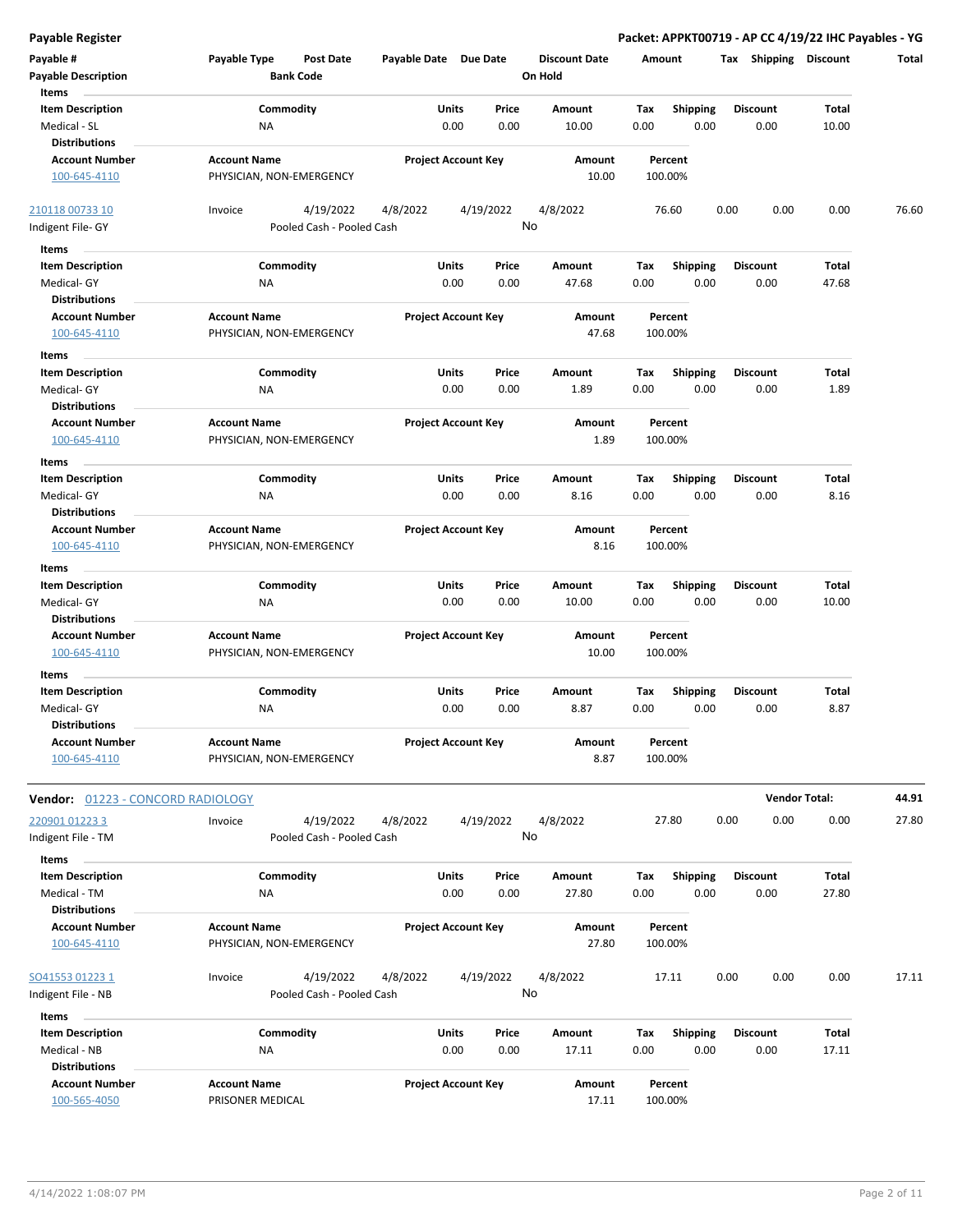| <b>Payable Register</b>                                         |                                                      |                       |                                       |                                 |             |                         | Packet: APPKT00719 - AP CC 4/19/22 IHC Payables - YG |                       |        |
|-----------------------------------------------------------------|------------------------------------------------------|-----------------------|---------------------------------------|---------------------------------|-------------|-------------------------|------------------------------------------------------|-----------------------|--------|
| Payable #<br><b>Payable Description</b>                         | Payable Type<br><b>Post Date</b><br><b>Bank Code</b> | Payable Date Due Date |                                       | <b>Discount Date</b><br>On Hold | Amount      |                         | Tax Shipping Discount                                |                       | Total  |
| Vendor: 00965 - DATA RX MANAGEMENT                              |                                                      |                       |                                       |                                 |             |                         |                                                      | <b>Vendor Total:</b>  | 949.97 |
| 170305 00965 40<br>Indigent File - JM                           | 4/19/2022<br>Invoice<br>Pooled Cash - Pooled Cash    | 4/8/2022              | 4/19/2022                             | 4/8/2022<br>No                  | 102.86      |                         | 0.00<br>0.00                                         | 0.00                  | 102.86 |
| Items                                                           |                                                      |                       |                                       |                                 |             |                         |                                                      |                       |        |
| <b>Item Description</b><br>Medical - JM<br><b>Distributions</b> | Commodity<br>ΝA                                      |                       | Units<br>Price<br>0.00<br>0.00        | Amount<br>102.86                | Tax<br>0.00 | <b>Shipping</b><br>0.00 | <b>Discount</b><br>0.00                              | Total<br>102.86       |        |
| <b>Account Number</b>                                           | Account Name                                         |                       | <b>Project Account Key</b>            | Amount                          |             | Percent                 |                                                      |                       |        |
| 100-645-4120                                                    | PRESCRIPTIONS, DRUGS                                 |                       |                                       | 102.86                          |             | 100.00%                 |                                                      |                       |        |
| 201205 00965 27<br>Indigent File - SL                           | 4/19/2022<br>Invoice<br>Pooled Cash - Pooled Cash    | 4/8/2022              | 4/19/2022                             | 4/8/2022<br>No                  | 294.99      |                         | 0.00<br>0.00                                         | 0.00                  | 294.99 |
| Items                                                           |                                                      |                       |                                       |                                 |             |                         |                                                      |                       |        |
| <b>Item Description</b><br>Medical - SL                         | Commodity<br><b>NA</b>                               |                       | <b>Units</b><br>Price<br>0.00<br>0.00 | Amount<br>29.82                 | Tax<br>0.00 | <b>Shipping</b><br>0.00 | <b>Discount</b><br>0.00                              | <b>Total</b><br>29.82 |        |
| <b>Distributions</b>                                            |                                                      |                       |                                       |                                 |             |                         |                                                      |                       |        |
| <b>Account Number</b><br>100-645-4090                           | <b>Account Name</b><br><b>DIABETIC SUPPLIES</b>      |                       | <b>Project Account Key</b>            | Amount<br>29.82                 |             | Percent<br>100.00%      |                                                      |                       |        |
| Items                                                           |                                                      |                       |                                       |                                 |             |                         |                                                      |                       |        |
| <b>Item Description</b>                                         | Commodity                                            |                       | Units<br>Price                        | Amount                          | Tax         | <b>Shipping</b>         | <b>Discount</b>                                      | Total                 |        |
| Medical - SL                                                    | NA                                                   |                       | 0.00<br>0.00                          | 103.05                          | 0.00        | 0.00                    | 0.00                                                 | 103.05                |        |
| <b>Distributions</b><br><b>Account Number</b>                   | <b>Account Name</b>                                  |                       | <b>Project Account Key</b>            | Amount                          |             | Percent                 |                                                      |                       |        |
| 100-645-4120                                                    | PRESCRIPTIONS, DRUGS                                 |                       |                                       | 103.05                          |             | 100.00%                 |                                                      |                       |        |
| Items                                                           |                                                      |                       |                                       |                                 |             |                         |                                                      |                       |        |
| <b>Item Description</b><br>Medical - SL<br><b>Distributions</b> | Commodity<br>ΝA                                      |                       | Units<br>Price<br>0.00<br>0.00        | Amount<br>147.36                | Tax<br>0.00 | <b>Shipping</b><br>0.00 | <b>Discount</b><br>0.00                              | Total<br>147.36       |        |
| <b>Account Number</b><br>100-645-4120                           | <b>Account Name</b><br>PRESCRIPTIONS, DRUGS          |                       | <b>Project Account Key</b>            | Amount<br>147.36                |             | Percent<br>100.00%      |                                                      |                       |        |
| Items                                                           |                                                      |                       |                                       |                                 |             |                         |                                                      |                       |        |
| <b>Item Description</b>                                         | Commodity                                            |                       | Units<br>Price                        | Amount                          | Tax         | Shipping                | <b>Discount</b>                                      | Total                 |        |
| Medical - SL                                                    | NA                                                   |                       | 0.00<br>0.00                          | 14.76                           | 0.00        | 0.00                    | 0.00                                                 | 14.76                 |        |
| <b>Distributions</b>                                            |                                                      |                       |                                       |                                 |             |                         |                                                      |                       |        |
| <b>Account Number</b><br>100-645-4090                           | <b>Account Name</b><br><b>DIABETIC SUPPLIES</b>      |                       | <b>Project Account Key</b>            | Amount<br>14.76                 |             | Percent<br>100.00%      |                                                      |                       |        |
| 210118 00965 12                                                 | 4/19/2022<br>Invoice                                 | 4/8/2022              | 4/19/2022                             | 4/8/2022                        | 170.87      |                         | 0.00<br>0.00                                         | 0.00                  | 170.87 |
| Indigent File - GY                                              | Pooled Cash - Pooled Cash                            |                       |                                       | No                              |             |                         |                                                      |                       |        |
| Items                                                           |                                                      |                       |                                       |                                 |             |                         |                                                      |                       |        |
| <b>Item Description</b><br>Medical - GY                         | Commodity<br><b>NA</b>                               |                       | Units<br>Price<br>0.00<br>0.00        | Amount<br>65.82                 | Tax<br>0.00 | <b>Shipping</b><br>0.00 | <b>Discount</b><br>0.00                              | <b>Total</b><br>65.82 |        |
| <b>Distributions</b>                                            |                                                      |                       |                                       |                                 |             |                         |                                                      |                       |        |
| <b>Account Number</b><br>100-645-4120                           | <b>Account Name</b><br>PRESCRIPTIONS, DRUGS          |                       | <b>Project Account Key</b>            | Amount<br>65.82                 |             | Percent<br>100.00%      |                                                      |                       |        |
|                                                                 |                                                      |                       |                                       |                                 |             |                         |                                                      |                       |        |
| Items<br><b>Item Description</b>                                | Commodity                                            |                       | Units<br>Price                        | Amount                          | Tax         | <b>Shipping</b>         | <b>Discount</b>                                      | Total                 |        |
| Medical - GY                                                    | NA                                                   |                       | 0.00<br>0.00                          | 30.19                           | 0.00        | 0.00                    | 0.00                                                 | 30.19                 |        |
| <b>Distributions</b>                                            |                                                      |                       |                                       |                                 |             |                         |                                                      |                       |        |
| <b>Account Number</b>                                           | <b>Account Name</b>                                  |                       | <b>Project Account Key</b>            | Amount                          |             | Percent                 |                                                      |                       |        |
| 100-645-4120                                                    | PRESCRIPTIONS, DRUGS                                 |                       |                                       | 30.19                           |             | 100.00%                 |                                                      |                       |        |
| Items                                                           |                                                      |                       |                                       |                                 |             |                         |                                                      |                       |        |
| <b>Item Description</b>                                         | Commodity                                            |                       | Units<br>Price                        | Amount                          | Tax         | <b>Shipping</b>         | <b>Discount</b>                                      | <b>Total</b>          |        |
| Medical - GY<br><b>Distributions</b>                            | ΝA                                                   |                       | 0.00<br>0.00                          | 74.86                           | 0.00        | 0.00                    | 0.00                                                 | 74.86                 |        |
| <b>Account Number</b>                                           | <b>Account Name</b>                                  |                       | <b>Project Account Key</b>            | Amount                          |             | Percent                 |                                                      |                       |        |
| 100-645-4120                                                    | PRESCRIPTIONS, DRUGS                                 |                       |                                       | 74.86                           | 100.00%     |                         |                                                      |                       |        |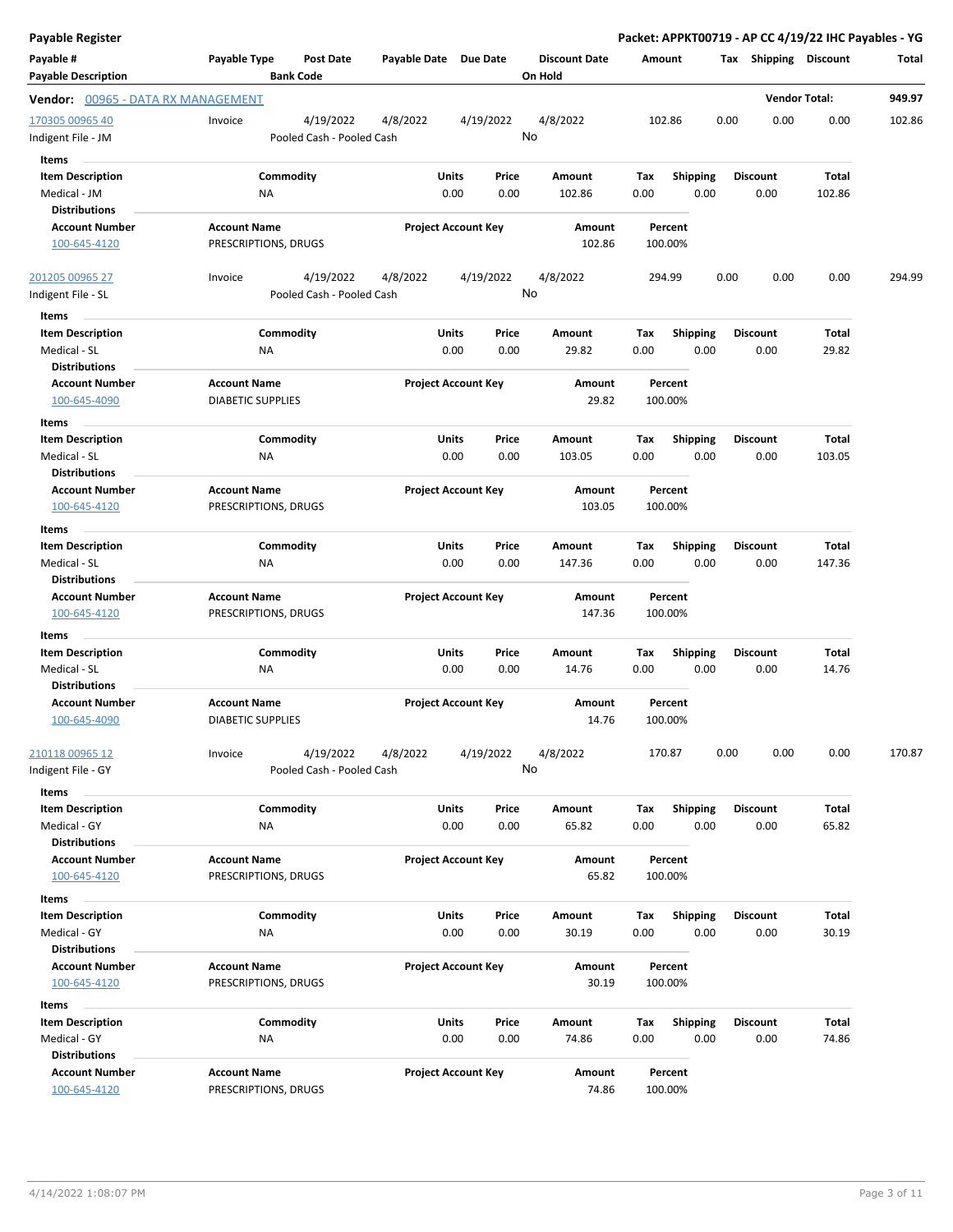| Payable Register                                                |                                                      |                            |               |                                 | Packet: APPKT00719 - AP CC 4/19/22 IHC Payables - YG |                         |                         |                      |        |
|-----------------------------------------------------------------|------------------------------------------------------|----------------------------|---------------|---------------------------------|------------------------------------------------------|-------------------------|-------------------------|----------------------|--------|
| Payable #<br><b>Payable Description</b>                         | Payable Type<br><b>Post Date</b><br><b>Bank Code</b> | Payable Date Due Date      |               | <b>Discount Date</b><br>On Hold | Amount                                               |                         | Tax Shipping Discount   |                      | Total  |
| 210120 00965 10<br>Indigent File - RM                           | 4/19/2022<br>Invoice<br>Pooled Cash - Pooled Cash    | 4/8/2022                   | 4/19/2022     | 4/8/2022<br>No                  | 16.78                                                | 0.00                    | 0.00                    | 0.00                 | 16.78  |
| <b>Items</b>                                                    |                                                      |                            |               |                                 |                                                      |                         |                         |                      |        |
| <b>Item Description</b><br>Medical - RM<br><b>Distributions</b> | Commodity<br>ΝA                                      | Units<br>0.00              | Price<br>0.00 | Amount<br>16.78                 | Tax<br>0.00                                          | <b>Shipping</b><br>0.00 | <b>Discount</b><br>0.00 | Total<br>16.78       |        |
| <b>Account Number</b><br>100-645-4120                           | <b>Account Name</b><br>PRESCRIPTIONS, DRUGS          | <b>Project Account Key</b> |               | Amount<br>16.78                 | Percent<br>100.00%                                   |                         |                         |                      |        |
| 210324 00965 19                                                 | 4/19/2022<br>Invoice                                 | 4/8/2022                   | 4/19/2022     | 4/8/2022<br>No                  | 280.42                                               | 0.00                    | 0.00                    | 0.00                 | 280.42 |
| Indigent File - KB                                              | Pooled Cash - Pooled Cash                            |                            |               |                                 |                                                      |                         |                         |                      |        |
| Items                                                           |                                                      |                            |               |                                 |                                                      |                         |                         |                      |        |
| <b>Item Description</b><br>Medical - KB                         | Commodity<br>NA                                      | Units<br>0.00              | Price<br>0.00 | Amount<br>103.43                | Tax<br>0.00                                          | <b>Shipping</b><br>0.00 | <b>Discount</b><br>0.00 | Total<br>103.43      |        |
| <b>Distributions</b>                                            |                                                      |                            |               |                                 |                                                      |                         |                         |                      |        |
| <b>Account Number</b><br>100-645-4120                           | <b>Account Name</b><br>PRESCRIPTIONS, DRUGS          | <b>Project Account Key</b> |               | Amount<br>103.43                | Percent<br>100.00%                                   |                         |                         |                      |        |
| Items                                                           |                                                      |                            |               |                                 |                                                      |                         |                         |                      |        |
| <b>Item Description</b><br>Medical - KB<br><b>Distributions</b> | Commodity<br><b>NA</b>                               | Units<br>0.00              | Price<br>0.00 | Amount<br>106.77                | Tax<br>0.00                                          | <b>Shipping</b><br>0.00 | <b>Discount</b><br>0.00 | Total<br>106.77      |        |
| <b>Account Number</b><br>100-645-4120                           | <b>Account Name</b><br>PRESCRIPTIONS, DRUGS          | <b>Project Account Key</b> |               | Amount<br>106.77                | Percent<br>100.00%                                   |                         |                         |                      |        |
| Items                                                           |                                                      |                            |               |                                 |                                                      |                         |                         |                      |        |
| <b>Item Description</b><br>Medical - KB                         | Commodity<br>ΝA                                      | Units<br>0.00              | Price<br>0.00 | Amount<br>70.22                 | Tax<br>0.00                                          | <b>Shipping</b><br>0.00 | <b>Discount</b><br>0.00 | Total<br>70.22       |        |
| <b>Distributions</b>                                            |                                                      |                            |               |                                 |                                                      |                         |                         |                      |        |
| <b>Account Number</b><br>100-645-4120                           | <b>Account Name</b><br>PRESCRIPTIONS, DRUGS          | <b>Project Account Key</b> |               | Amount<br>70.22                 | Percent<br>100.00%                                   |                         |                         |                      |        |
| 220209 00965 4<br>Indigent File - JB                            | 4/19/2022<br>Invoice<br>Pooled Cash - Pooled Cash    | 4/8/2022                   | 4/19/2022     | 4/8/2022<br>No                  | 32.27                                                | 0.00                    | 0.00                    | 0.00                 | 32.27  |
|                                                                 |                                                      |                            |               |                                 |                                                      |                         |                         |                      |        |
| Items<br><b>Item Description</b>                                | Commodity                                            | Units                      | Price         | Amount                          | Tax                                                  | Shipping                | <b>Discount</b>         | Total                |        |
| Medical - JB                                                    | ΝA                                                   | 0.00                       | 0.00          | 32.27                           | 0.00                                                 | 0.00                    | 0.00                    | 32.27                |        |
| <b>Distributions</b>                                            |                                                      |                            |               |                                 |                                                      |                         |                         |                      |        |
| <b>Account Number</b><br>100-645-4120                           | <b>Account Name</b><br>PRESCRIPTIONS, DRUGS          | <b>Project Account Key</b> |               | Amount<br>32.27                 | Percent<br>100.00%                                   |                         |                         |                      |        |
| 220901 00965 9<br>ndigent File - TM                             | 4/19/2022<br>Invoice<br>Pooled Cash - Pooled Cash    | 4/8/2022                   | 4/19/2022     | 4/8/2022<br>No                  | 31.01                                                | 0.00                    | 0.00                    | 0.00                 | 31.01  |
| Items                                                           |                                                      |                            |               |                                 |                                                      |                         |                         |                      |        |
| <b>Item Description</b><br>Medical - TM<br><b>Distributions</b> | Commodity<br><b>NA</b>                               | <b>Units</b><br>0.00       | Price<br>0.00 | Amount<br>31.01                 | Tax<br>0.00                                          | Shipping<br>0.00        | <b>Discount</b><br>0.00 | Total<br>31.01       |        |
| <b>Account Number</b><br>100-645-4120                           | <b>Account Name</b><br>PRESCRIPTIONS, DRUGS          | <b>Project Account Key</b> |               | Amount<br>31.01                 | Percent<br>100.00%                                   |                         |                         |                      |        |
| 221206 00965 2                                                  | 4/19/2022<br>Invoice                                 | 4/8/2022                   | 4/19/2022     | 4/8/2022                        | 20.77                                                | 0.00                    | 0.00                    | 0.00                 | 20.77  |
| Indigent File - PW                                              | Pooled Cash - Pooled Cash                            |                            |               | No                              |                                                      |                         |                         |                      |        |
| Items                                                           |                                                      |                            |               |                                 |                                                      |                         |                         |                      |        |
| <b>Item Description</b><br>Medical - PW                         | Commodity<br>ΝA                                      | Units<br>0.00              | Price<br>0.00 | Amount<br>20.77                 | Tax<br>0.00                                          | <b>Shipping</b><br>0.00 | <b>Discount</b><br>0.00 | Total<br>20.77       |        |
| <b>Distributions</b>                                            |                                                      |                            |               |                                 |                                                      |                         |                         |                      |        |
| <b>Account Number</b><br>100-645-4120                           | <b>Account Name</b><br>PRESCRIPTIONS, DRUGS          | <b>Project Account Key</b> |               | Amount<br>20.77                 | Percent<br>100.00%                                   |                         |                         |                      |        |
|                                                                 | <b>Vendor:</b> 01107 - HUNT REGIONAL MEDICAL CENTER  |                            |               |                                 |                                                      |                         |                         | <b>Vendor Total:</b> | 974.41 |
| 221206 01107 1                                                  | 4/19/2022<br>Invoice                                 | 4/8/2022                   | 4/19/2022     | 4/8/2022                        | 974.41                                               | 0.00                    | 0.00                    | 0.00                 | 974.41 |
| Indigent File - PW                                              | Pooled Cash - Pooled Cash                            |                            |               | No                              |                                                      |                         |                         |                      |        |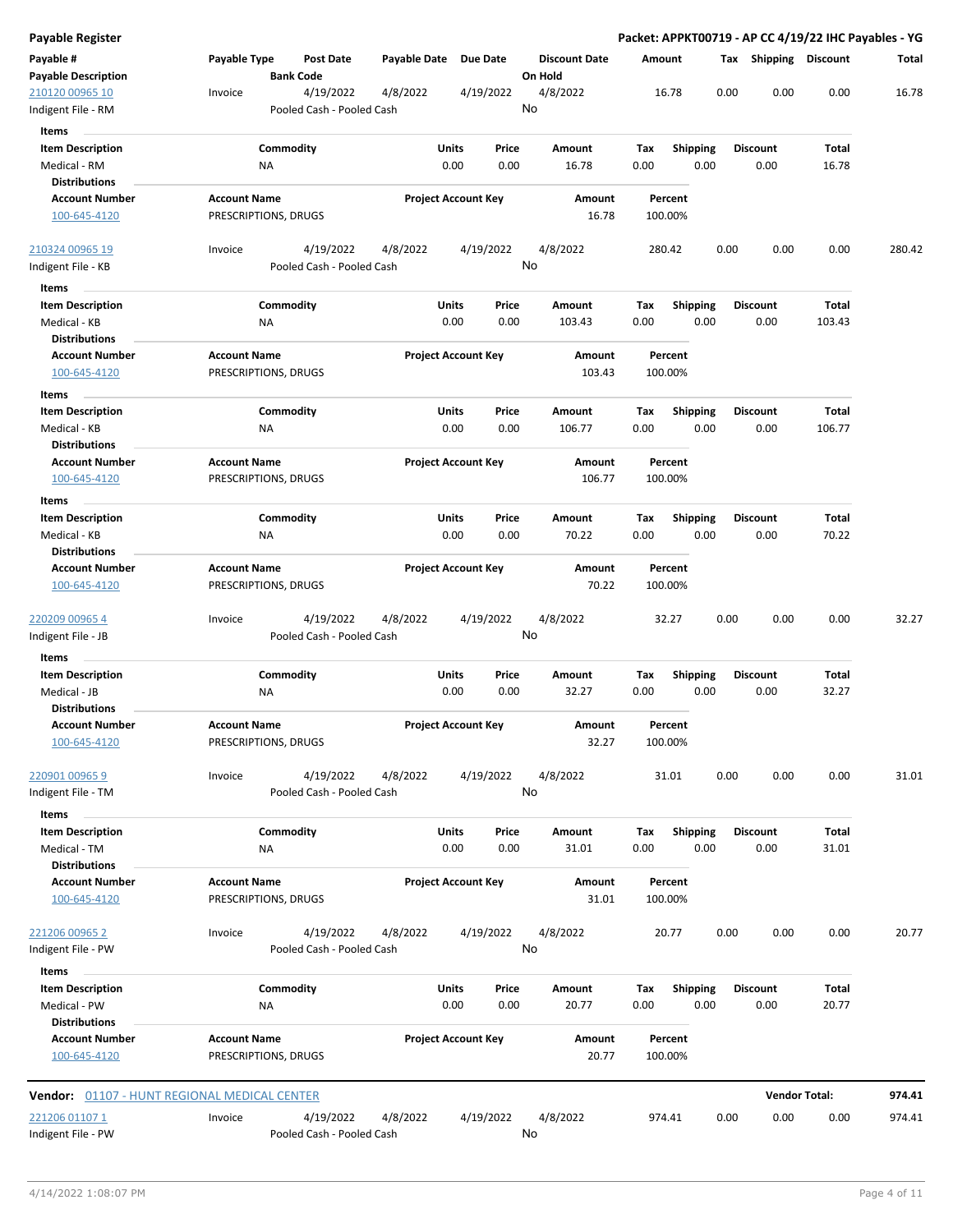| <b>Payable Register</b>                       |                                                      |                       |                            |                                 |             |                  | Packet: APPKT00719 - AP CC 4/19/22 IHC Payables - YG |                      |       |
|-----------------------------------------------|------------------------------------------------------|-----------------------|----------------------------|---------------------------------|-------------|------------------|------------------------------------------------------|----------------------|-------|
| Payable #<br><b>Payable Description</b>       | Payable Type<br><b>Post Date</b><br><b>Bank Code</b> | Payable Date Due Date |                            | <b>Discount Date</b><br>On Hold | Amount      |                  | Tax Shipping Discount                                |                      | Total |
| Items                                         | Commodity                                            |                       |                            | Amount                          |             |                  |                                                      |                      |       |
| <b>Item Description</b><br>Medical - PW       | <b>NA</b>                                            | Units                 | Price<br>0.00<br>0.00      | 974.41                          | Tax<br>0.00 | Shipping<br>0.00 | <b>Discount</b><br>0.00                              | Total<br>974.41      |       |
| <b>Distributions</b>                          |                                                      |                       |                            |                                 |             |                  |                                                      |                      |       |
| <b>Account Number</b>                         | <b>Account Name</b>                                  |                       | <b>Project Account Key</b> | Amount                          | Percent     |                  |                                                      |                      |       |
| 100-645-4140                                  | HOSPITAL, OUTPATIENT                                 |                       |                            | 974.41                          | 100.00%     |                  |                                                      |                      |       |
| Vendor: 01146 - KIDNEY CARE ASSOCIATES LLP    |                                                      |                       |                            |                                 |             |                  |                                                      | <b>Vendor Total:</b> | 81.24 |
| 220901 01146 1                                | 4/19/2022<br>Invoice                                 | 4/8/2022              | 4/19/2022                  | 4/8/2022                        | 81.24       |                  | 0.00<br>0.00                                         | 0.00                 | 81.24 |
| Indigent File - TM                            | Pooled Cash - Pooled Cash                            |                       |                            | No                              |             |                  |                                                      |                      |       |
| Items                                         |                                                      |                       |                            |                                 |             |                  |                                                      |                      |       |
| <b>Item Description</b>                       | Commodity                                            | Units                 | Price                      | Amount                          | Tax         | <b>Shipping</b>  | Discount                                             | Total                |       |
| Medical - TM                                  | ΝA                                                   |                       | 0.00<br>0.00               | 81.24                           | 0.00        | 0.00             | 0.00                                                 | 81.24                |       |
| <b>Distributions</b>                          |                                                      |                       |                            |                                 |             |                  |                                                      |                      |       |
| <b>Account Number</b>                         | <b>Account Name</b>                                  |                       | <b>Project Account Key</b> | Amount                          | Percent     |                  |                                                      |                      |       |
| 100-645-4110                                  | PHYSICIAN, NON-EMERGENCY                             |                       |                            | 81.24                           | 100.00%     |                  |                                                      |                      |       |
| Vendor: 00510 - LABORATORY CORP. OF AMERICA   |                                                      |                       |                            |                                 |             |                  |                                                      | <b>Vendor Total:</b> | 43.52 |
| 210118 00510 3                                | 4/19/2022<br>Invoice                                 | 4/8/2022              | 4/19/2022                  | 4/8/2022                        | 6.05        |                  | 0.00<br>0.00                                         | 0.00                 | 6.05  |
| Indigent File - GY                            | Pooled Cash - Pooled Cash                            |                       |                            | No                              |             |                  |                                                      |                      |       |
| Items                                         |                                                      |                       |                            |                                 |             |                  |                                                      |                      |       |
| <b>Item Description</b>                       | Commodity                                            | Units                 | Price                      | Amount                          | Tax         | <b>Shipping</b>  | Discount                                             | Total                |       |
| Medical - GY                                  | ΝA                                                   |                       | 0.00<br>0.00               | 6.05                            | 0.00        | 0.00             | 0.00                                                 | 6.05                 |       |
| <b>Distributions</b>                          |                                                      |                       |                            |                                 |             |                  |                                                      |                      |       |
| <b>Account Number</b>                         | <b>Account Name</b>                                  |                       | <b>Project Account Key</b> | Amount                          | Percent     |                  |                                                      |                      |       |
| 100-645-4150                                  | LABORATORY/X-RAY                                     |                       |                            | 6.05                            | 100.00%     |                  |                                                      |                      |       |
| 210118 00510 4                                | 4/19/2022<br>Invoice                                 | 4/8/2022              | 4/19/2022                  | 4/8/2022                        | 37.47       |                  | 0.00<br>0.00                                         | 0.00                 | 37.47 |
| Indigent File - GY                            | Pooled Cash - Pooled Cash                            |                       |                            | No                              |             |                  |                                                      |                      |       |
| Items                                         |                                                      |                       |                            |                                 |             |                  |                                                      |                      |       |
| <b>Item Description</b>                       | Commodity                                            | Units                 | Price                      | Amount                          | Tax         | <b>Shipping</b>  | Discount                                             | Total                |       |
| Medical - GY                                  | <b>NA</b>                                            |                       | 0.00<br>0.00               | 6.53                            | 0.00        | 0.00             | 0.00                                                 | 6.53                 |       |
| <b>Distributions</b>                          |                                                      |                       |                            |                                 |             |                  |                                                      |                      |       |
| <b>Account Number</b>                         | <b>Account Name</b>                                  |                       | <b>Project Account Key</b> | Amount                          | Percent     |                  |                                                      |                      |       |
| 100-645-4150                                  | LABORATORY/X-RAY                                     |                       |                            | 6.53                            | 100.00%     |                  |                                                      |                      |       |
| Items                                         |                                                      |                       |                            |                                 |             |                  |                                                      |                      |       |
| <b>Item Description</b>                       | Commodity                                            | Units                 | Price                      | Amount                          | Tax         | Shipping         | Discount                                             | Total                |       |
| Medical - GY                                  | NA                                                   |                       | 0.00<br>0.00               | 8.87                            | 0.00        | 0.00             | 0.00                                                 | 8.87                 |       |
| <b>Distributions</b>                          |                                                      |                       |                            |                                 |             |                  |                                                      |                      |       |
| <b>Account Number</b>                         | <b>Account Name</b>                                  |                       | <b>Project Account Key</b> | Amount                          | Percent     |                  |                                                      |                      |       |
| 100-645-4150                                  | LABORATORY/X-RAY                                     |                       |                            | 8.87                            | 100.00%     |                  |                                                      |                      |       |
| Items                                         |                                                      |                       |                            |                                 |             |                  |                                                      |                      |       |
| <b>Item Description</b>                       | Commodity                                            | <b>Units</b>          | Price                      | Amount                          | Tax         | Shipping         | Discount                                             | Total                |       |
| Medical - GY                                  | ΝA                                                   |                       | 0.00<br>0.00               | 11.25                           | 0.00        | 0.00             | 0.00                                                 | 11.25                |       |
| <b>Distributions</b>                          |                                                      |                       |                            |                                 |             |                  |                                                      |                      |       |
| <b>Account Number</b>                         | <b>Account Name</b>                                  |                       | <b>Project Account Key</b> | Amount                          | Percent     |                  |                                                      |                      |       |
| 100-645-4150                                  | LABORATORY/X-RAY                                     |                       |                            | 11.25                           | 100.00%     |                  |                                                      |                      |       |
| Items                                         |                                                      |                       |                            |                                 |             |                  |                                                      |                      |       |
| <b>Item Description</b>                       | Commodity                                            | <b>Units</b>          | Price                      | Amount                          | Tax         | Shipping         | Discount                                             | Total                |       |
| Medical - GY                                  | NA                                                   |                       | 0.00<br>0.00               | 8.16                            | 0.00        | 0.00             | 0.00                                                 | 8.16                 |       |
| <b>Distributions</b><br><b>Account Number</b> | <b>Account Name</b>                                  |                       | <b>Project Account Key</b> | Amount                          | Percent     |                  |                                                      |                      |       |
| 100-645-4150                                  | LABORATORY/X-RAY                                     |                       |                            | 8.16                            | 100.00%     |                  |                                                      |                      |       |
|                                               |                                                      |                       |                            |                                 |             |                  |                                                      |                      |       |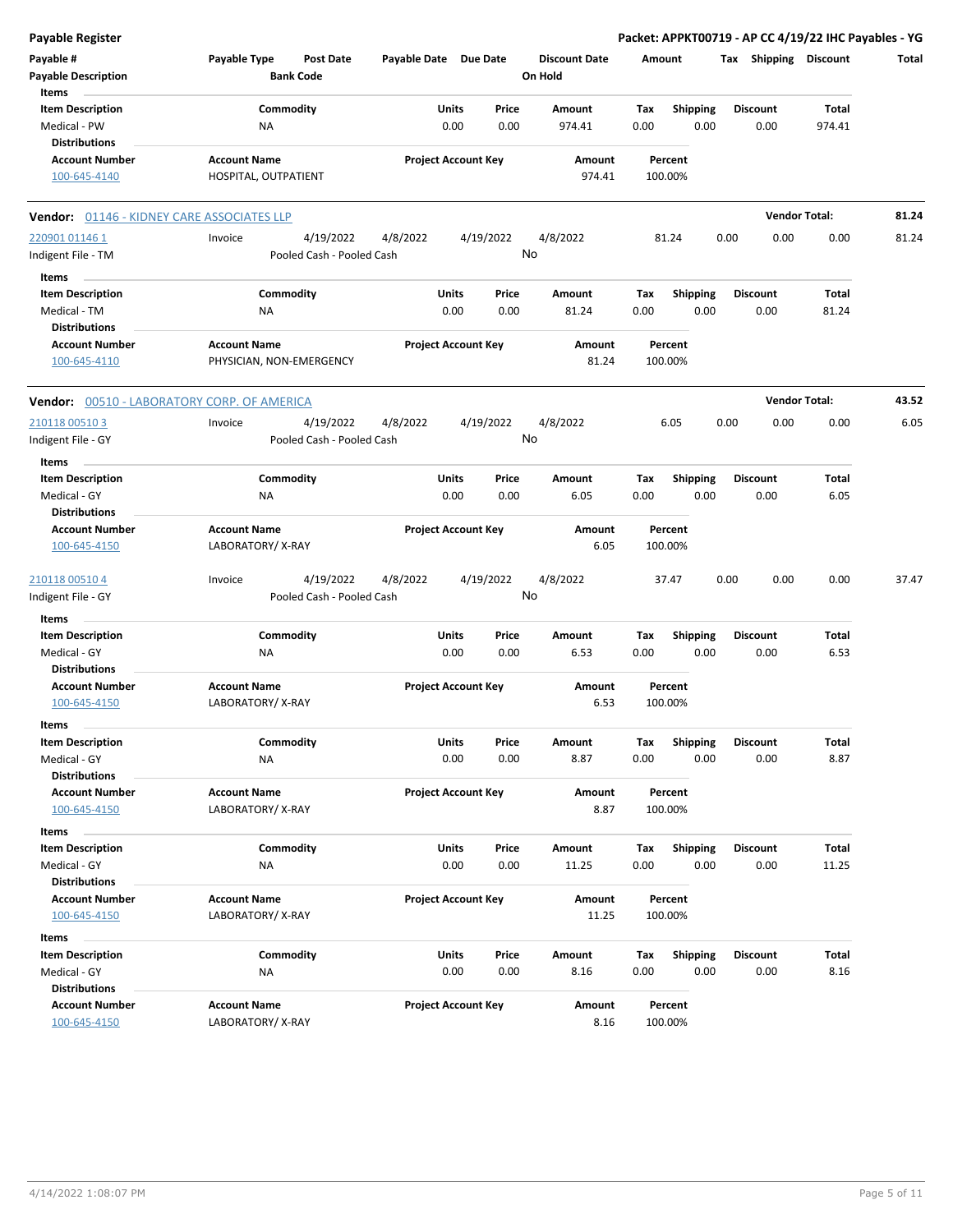| <b>Payable Register</b>                          |                                                      |                       |                            |                      |        |                 | Packet: APPKT00719 - AP CC 4/19/22 IHC Payables - YG |                      |        |
|--------------------------------------------------|------------------------------------------------------|-----------------------|----------------------------|----------------------|--------|-----------------|------------------------------------------------------|----------------------|--------|
| Payable #                                        | Payable Type<br><b>Post Date</b>                     | Payable Date Due Date |                            | <b>Discount Date</b> | Amount |                 | Tax Shipping Discount                                |                      | Total  |
| <b>Payable Description</b>                       | <b>Bank Code</b>                                     |                       |                            | On Hold              |        |                 |                                                      |                      |        |
| Items                                            |                                                      |                       |                            |                      |        |                 |                                                      |                      |        |
| <b>Item Description</b>                          | Commodity                                            | Units                 | Price                      | <b>Amount</b>        | Tax    | Shipping        | <b>Discount</b>                                      | Total                |        |
| Medical - GY                                     | ΝA                                                   | 0.00                  | 0.00                       | 2.66                 | 0.00   | 0.00            | 0.00                                                 | 2.66                 |        |
| <b>Distributions</b>                             |                                                      |                       |                            |                      |        |                 |                                                      |                      |        |
| <b>Account Number</b>                            | <b>Account Name</b>                                  |                       | <b>Project Account Key</b> | Amount               |        | Percent         |                                                      |                      |        |
| 100-645-4150                                     | LABORATORY/X-RAY                                     |                       |                            | 2.66                 |        | 100.00%         |                                                      |                      |        |
|                                                  | Vendor: 01231 - North Texas Comprehensive Cardiology |                       |                            |                      |        |                 |                                                      | <b>Vendor Total:</b> | 422.02 |
| 210120 01231 3                                   | Invoice<br>4/19/2022                                 | 4/8/2022              | 4/19/2022                  | 4/8/2022             |        | 33.95           | 0.00<br>0.00                                         | 0.00                 | 33.95  |
| Indigent File - RM                               | Pooled Cash - Pooled Cash                            |                       |                            | No                   |        |                 |                                                      |                      |        |
| Items                                            |                                                      |                       |                            |                      |        |                 |                                                      |                      |        |
| <b>Item Description</b>                          | Commodity                                            | Units                 | Price                      | Amount               | Tax    | <b>Shipping</b> | <b>Discount</b>                                      | Total                |        |
| Medical - RM                                     | ΝA                                                   | 0.00                  | 0.00                       | 33.95                | 0.00   | 0.00            | 0.00                                                 | 33.95                |        |
| <b>Distributions</b>                             |                                                      |                       |                            |                      |        |                 |                                                      |                      |        |
| <b>Account Number</b>                            | <b>Account Name</b>                                  |                       | <b>Project Account Key</b> | Amount               |        | Percent         |                                                      |                      |        |
| 100-645-4110                                     | PHYSICIAN, NON-EMERGENCY                             |                       |                            | 33.95                |        | 100.00%         |                                                      |                      |        |
| 221104 01231 8                                   | 4/19/2022<br>Invoice                                 | 4/8/2022              | 4/19/2022                  | 4/8/2022             |        | 388.07          | 0.00<br>0.00                                         | 0.00                 | 388.07 |
| Indigent File - JN                               | Pooled Cash - Pooled Cash                            |                       |                            | No                   |        |                 |                                                      |                      |        |
| Items                                            |                                                      |                       |                            |                      |        |                 |                                                      |                      |        |
| <b>Item Description</b>                          | Commodity                                            | Units                 | Price                      | Amount               | Tax    | <b>Shipping</b> | <b>Discount</b>                                      | <b>Total</b>         |        |
| Medical - JN                                     | ΝA                                                   | 0.00                  | 0.00                       | 187.38               | 0.00   | 0.00            | 0.00                                                 | 187.38               |        |
| <b>Distributions</b>                             |                                                      |                       |                            |                      |        |                 |                                                      |                      |        |
| <b>Account Number</b>                            | <b>Account Name</b>                                  |                       | <b>Project Account Key</b> | Amount               |        | Percent         |                                                      |                      |        |
| 100-645-4110                                     | PHYSICIAN, NON-EMERGENCY                             |                       |                            | 187.38               |        | 100.00%         |                                                      |                      |        |
| Items                                            |                                                      |                       |                            |                      |        |                 |                                                      |                      |        |
| <b>Item Description</b>                          | Commodity                                            | Units                 | Price                      | Amount               | Tax    | <b>Shipping</b> | <b>Discount</b>                                      | Total                |        |
| Medical - JN                                     | ΝA                                                   | 0.00                  | 0.00                       | 190.00               | 0.00   | 0.00            | 0.00                                                 | 190.00               |        |
| <b>Distributions</b>                             |                                                      |                       |                            |                      |        |                 |                                                      |                      |        |
| <b>Account Number</b>                            | <b>Account Name</b>                                  |                       | <b>Project Account Key</b> | Amount               |        | Percent         |                                                      |                      |        |
| 100-645-4110                                     | PHYSICIAN, NON-EMERGENCY                             |                       |                            | 190.00               |        | 100.00%         |                                                      |                      |        |
| Items                                            |                                                      |                       |                            |                      |        |                 |                                                      |                      |        |
| <b>Item Description</b>                          | Commodity                                            | Units                 | Price                      | Amount               | Tax    | <b>Shipping</b> | <b>Discount</b>                                      | Total                |        |
| Medical - JN                                     | ΝA                                                   | 0.00                  | 0.00                       | 10.69                | 0.00   | 0.00            | 0.00                                                 | 10.69                |        |
| <b>Distributions</b>                             |                                                      |                       |                            |                      |        |                 |                                                      |                      |        |
| <b>Account Number</b>                            | <b>Account Name</b>                                  |                       | <b>Project Account Key</b> | Amount               |        | Percent         |                                                      |                      |        |
| 100-645-4110                                     | PHYSICIAN, NON-EMERGENCY                             |                       |                            | 10.69                |        | 100.00%         |                                                      |                      |        |
|                                                  | Vendor: 01268 - Northeast Texas Ear Nose & Throat    |                       |                            |                      |        |                 |                                                      | <b>Vendor Total:</b> | 86.34  |
|                                                  |                                                      |                       |                            |                      |        |                 |                                                      |                      |        |
| 220901 01268 3                                   | Invoice<br>4/19/2022<br>Pooled Cash - Pooled Cash    | 4/8/2022              | 4/19/2022                  | 4/8/2022<br>No       |        | 86.34           | 0.00<br>0.00                                         | 0.00                 | 86.34  |
| Indigent File - TM                               |                                                      |                       |                            |                      |        |                 |                                                      |                      |        |
| Items                                            |                                                      |                       |                            |                      |        |                 |                                                      |                      |        |
| <b>Item Description</b>                          | Commodity                                            | Units                 | Price                      | Amount               | Tax    | <b>Shipping</b> | <b>Discount</b>                                      | Total                |        |
| Medical - TM                                     | ΝA                                                   | 0.00                  | 0.00                       | 86.34                | 0.00   | 0.00            | 0.00                                                 | 86.34                |        |
| <b>Distributions</b>                             |                                                      |                       |                            |                      |        |                 |                                                      |                      |        |
| <b>Account Number</b>                            | <b>Account Name</b>                                  |                       | <b>Project Account Key</b> | Amount               |        | Percent         |                                                      |                      |        |
| 100-645-4110                                     | PHYSICIAN, NON-EMERGENCY                             |                       |                            | 86.34                |        | 100.00%         |                                                      |                      |        |
| <b>Vendor: 01188 - PRMC HEALTHCARE GROUP INC</b> |                                                      |                       |                            |                      |        |                 |                                                      | <b>Vendor Total:</b> | 180.49 |
| 220901 01188 1                                   | 4/19/2022<br>Invoice                                 | 4/8/2022              | 4/19/2022                  | 4/8/2022             |        | 55.52           | 0.00<br>0.00                                         | 0.00                 | 55.52  |
| Indigent File - TM                               | Pooled Cash - Pooled Cash                            |                       |                            | No                   |        |                 |                                                      |                      |        |
| Items                                            |                                                      |                       |                            |                      |        |                 |                                                      |                      |        |
| <b>Item Description</b>                          | Commodity                                            | Units                 | Price                      | Amount               | Tax    | Shipping        | <b>Discount</b>                                      | Total                |        |
| Medical - TM                                     | ΝA                                                   | 0.00                  | 0.00                       | 55.52                | 0.00   | 0.00            | 0.00                                                 | 55.52                |        |
| <b>Distributions</b>                             |                                                      |                       |                            |                      |        |                 |                                                      |                      |        |
| <b>Account Number</b>                            | <b>Account Name</b>                                  |                       | <b>Project Account Key</b> | Amount               |        | Percent         |                                                      |                      |        |
| 100-645-4110                                     | PHYSICIAN, NON-EMERGENCY                             |                       |                            | 55.52                |        | 100.00%         |                                                      |                      |        |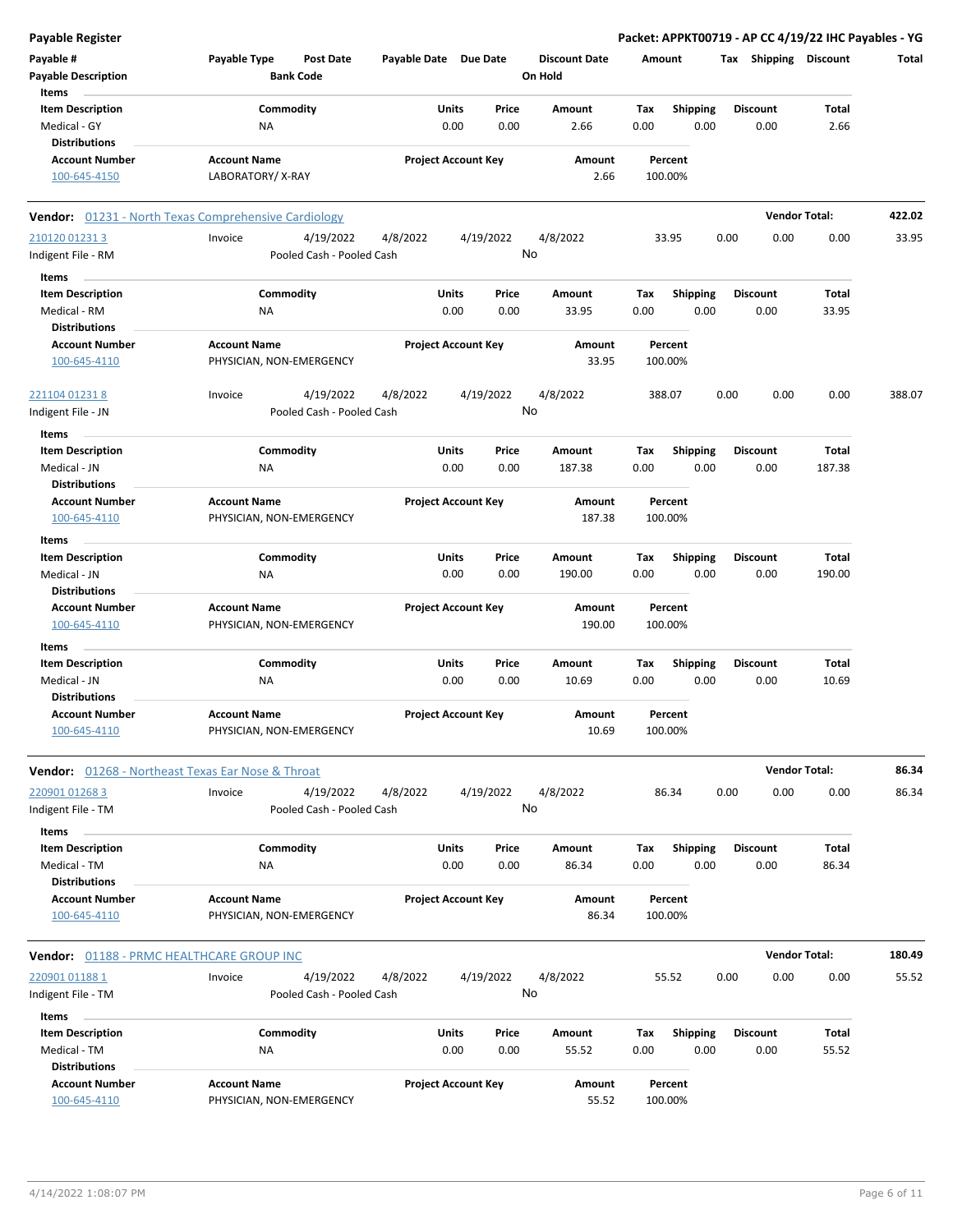| Payable Register                                   |                     |                                        |                       |                                |                                 |             |                         |      |                         | Packet: APPKT00719 - AP CC 4/19/22 IHC Payables - YG |        |
|----------------------------------------------------|---------------------|----------------------------------------|-----------------------|--------------------------------|---------------------------------|-------------|-------------------------|------|-------------------------|------------------------------------------------------|--------|
| Payable #<br><b>Payable Description</b>            | Payable Type        | <b>Post Date</b><br><b>Bank Code</b>   | Payable Date Due Date |                                | <b>Discount Date</b><br>On Hold |             | Amount                  |      | Tax Shipping Discount   |                                                      | Total  |
| 220901 01188 2<br>Indigent File - TM               | Invoice             | 4/19/2022<br>Pooled Cash - Pooled Cash | 4/8/2022              | 4/19/2022                      | 4/8/2022<br>No                  |             | 124.97                  | 0.00 | 0.00                    | 0.00                                                 | 124.97 |
| Items                                              |                     |                                        |                       |                                |                                 |             |                         |      |                         |                                                      |        |
| <b>Item Description</b><br>Medical - TM            |                     | Commodity<br>ΝA                        |                       | Units<br>Price<br>0.00<br>0.00 | Amount<br>94.63                 | Tax<br>0.00 | <b>Shipping</b><br>0.00 |      | <b>Discount</b><br>0.00 | Total<br>94.63                                       |        |
| Distributions                                      |                     |                                        |                       |                                |                                 |             |                         |      |                         |                                                      |        |
| <b>Account Number</b><br>100-645-4110              | <b>Account Name</b> | PHYSICIAN, NON-EMERGENCY               |                       | <b>Project Account Key</b>     | Amount<br>94.63                 |             | Percent<br>100.00%      |      |                         |                                                      |        |
|                                                    |                     |                                        |                       |                                |                                 |             |                         |      |                         |                                                      |        |
| Items<br><b>Item Description</b>                   |                     | Commodity                              |                       | Units<br>Price                 | Amount                          | Тах         | <b>Shipping</b>         |      | <b>Discount</b>         | Total                                                |        |
| Medical - TM                                       |                     | ΝA                                     |                       | 0.00<br>0.00                   | 30.34                           | 0.00        | 0.00                    |      | 0.00                    | 30.34                                                |        |
| <b>Distributions</b>                               |                     |                                        |                       |                                |                                 |             |                         |      |                         |                                                      |        |
| <b>Account Number</b><br>100-645-4110              | <b>Account Name</b> | PHYSICIAN, NON-EMERGENCY               |                       | <b>Project Account Key</b>     | Amount<br>30.34                 |             | Percent<br>100.00%      |      |                         |                                                      |        |
| <b>Vendor:</b> <u>00998 - SYED, DR. IFTEQAR M.</u> |                     |                                        |                       |                                |                                 |             |                         |      |                         | <b>Vendor Total:</b>                                 | 33.95  |
| 170305 00998 10                                    | Invoice             | 4/19/2022                              | 4/8/2022              | 4/19/2022                      | 4/8/2022                        |             | 33.95                   | 0.00 | 0.00                    | 0.00                                                 | 33.95  |
| Indigent File - JM                                 |                     | Pooled Cash - Pooled Cash              |                       |                                | No                              |             |                         |      |                         |                                                      |        |
| Items                                              |                     |                                        |                       |                                |                                 |             |                         |      |                         |                                                      |        |
| <b>Item Description</b>                            |                     | Commodity                              |                       | Units<br>Price                 | Amount                          | Tax         | <b>Shipping</b>         |      | <b>Discount</b>         | Total                                                |        |
| Medical - JM<br><b>Distributions</b>               |                     | ΝA                                     |                       | 0.00<br>0.00                   | 33.95                           | 0.00        | 0.00                    |      | 0.00                    | 33.95                                                |        |
| <b>Account Number</b><br>100-645-4110              | <b>Account Name</b> | PHYSICIAN, NON-EMERGENCY               |                       | <b>Project Account Key</b>     | Amount<br>33.95                 |             | Percent<br>100.00%      |      |                         |                                                      |        |
| Vendor: 01121 - TEXOMA EMERGENCY PHYSICIANS        |                     |                                        |                       |                                |                                 |             |                         |      |                         | <b>Vendor Total:</b>                                 | 434.13 |
| <u>221103 01121 2</u>                              | Invoice             | 4/19/2022                              | 4/8/2022              | 4/19/2022                      | 4/8/2022                        |             | 101.00                  | 0.00 | 0.00                    | 0.00                                                 | 101.00 |
| Indigent File - AR                                 |                     | Pooled Cash - Pooled Cash              |                       |                                | No                              |             |                         |      |                         |                                                      |        |
| Items                                              |                     |                                        |                       |                                |                                 |             |                         |      |                         |                                                      |        |
| <b>Item Description</b>                            |                     | Commodity                              |                       | Units<br>Price                 | Amount                          | Tax         | <b>Shipping</b>         |      | <b>Discount</b>         | Total                                                |        |
| Medical - AR<br>Distributions                      |                     | ΝA                                     |                       | 0.00<br>0.00                   | 101.00                          | 0.00        | 0.00                    |      | 0.00                    | 101.00                                               |        |
| <b>Account Number</b>                              | <b>Account Name</b> |                                        |                       | <b>Project Account Key</b>     | Amount                          |             | Percent                 |      |                         |                                                      |        |
| 100-645-4110                                       |                     | PHYSICIAN, NON-EMERGENCY               |                       |                                | 101.00                          |             | 100.00%                 |      |                         |                                                      |        |
| <u>221207 01121 1</u><br>Indigent File - VS        | Invoice             | 4/19/2022<br>Pooled Cash - Pooled Cash | 4/8/2022              | 4/19/2022                      | 4/8/2022<br>No                  |             | 55.52                   | 0.00 | 0.00                    | 0.00                                                 | 55.52  |
| Items                                              |                     |                                        |                       |                                |                                 |             |                         |      |                         |                                                      |        |
| <b>Item Description</b>                            |                     | Commodity                              |                       | Units<br>Price                 | Amount                          | Tax         | Shipping                |      | <b>Discount</b>         | Total                                                |        |
| Medical - VS                                       |                     | NA                                     |                       | 0.00<br>0.00                   | 55.52                           | 0.00        | 0.00                    |      | 0.00                    | 55.52                                                |        |
| <b>Distributions</b><br><b>Account Number</b>      | <b>Account Name</b> |                                        |                       | <b>Project Account Key</b>     | Amount                          |             | Percent                 |      |                         |                                                      |        |
| 100-645-4110                                       |                     | PHYSICIAN, NON-EMERGENCY               |                       |                                | 55.52                           |             | 100.00%                 |      |                         |                                                      |        |
| <u>221207 01121 2</u>                              | Invoice             | 4/19/2022                              | 4/8/2022              | 4/19/2022                      | 4/8/2022                        |             | 115.13                  | 0.00 | 0.00                    | 0.00                                                 | 115.13 |
| ndigent File - VS                                  |                     | Pooled Cash - Pooled Cash              |                       |                                | No                              |             |                         |      |                         |                                                      |        |
| Items                                              |                     |                                        |                       |                                |                                 |             |                         |      |                         |                                                      |        |
| <b>Item Description</b>                            |                     | Commodity                              |                       | Units<br>Price                 | Amount                          | Tax         | <b>Shipping</b>         |      | <b>Discount</b>         | Total                                                |        |
| Medical - VS                                       |                     | ΝA                                     |                       | 0.00<br>0.00                   | 55.52                           | 0.00        | 0.00                    |      | 0.00                    | 55.52                                                |        |
| <b>Distributions</b>                               |                     |                                        |                       |                                |                                 |             |                         |      |                         |                                                      |        |
| <b>Account Number</b>                              | <b>Account Name</b> |                                        |                       | <b>Project Account Key</b>     | Amount                          |             | Percent                 |      |                         |                                                      |        |
| 100-645-4110                                       |                     | PHYSICIAN, NON-EMERGENCY               |                       |                                | 55.52                           |             | 100.00%                 |      |                         |                                                      |        |
| Items<br><b>Item Description</b>                   |                     | Commodity                              |                       | Units<br>Price                 | Amount                          | Tax         | <b>Shipping</b>         |      | <b>Discount</b>         | Total                                                |        |
| Medical - VS                                       |                     | ΝA                                     |                       | 0.00<br>0.00                   | 59.61                           | 0.00        | 0.00                    |      | 0.00                    | 59.61                                                |        |
| <b>Distributions</b>                               |                     |                                        |                       |                                |                                 |             |                         |      |                         |                                                      |        |
| <b>Account Number</b>                              | <b>Account Name</b> |                                        |                       | <b>Project Account Key</b>     | Amount                          |             | Percent                 |      |                         |                                                      |        |
| 100-645-4110                                       |                     | PHYSICIAN, NON-EMERGENCY               |                       |                                | 59.61                           |             | 100.00%                 |      |                         |                                                      |        |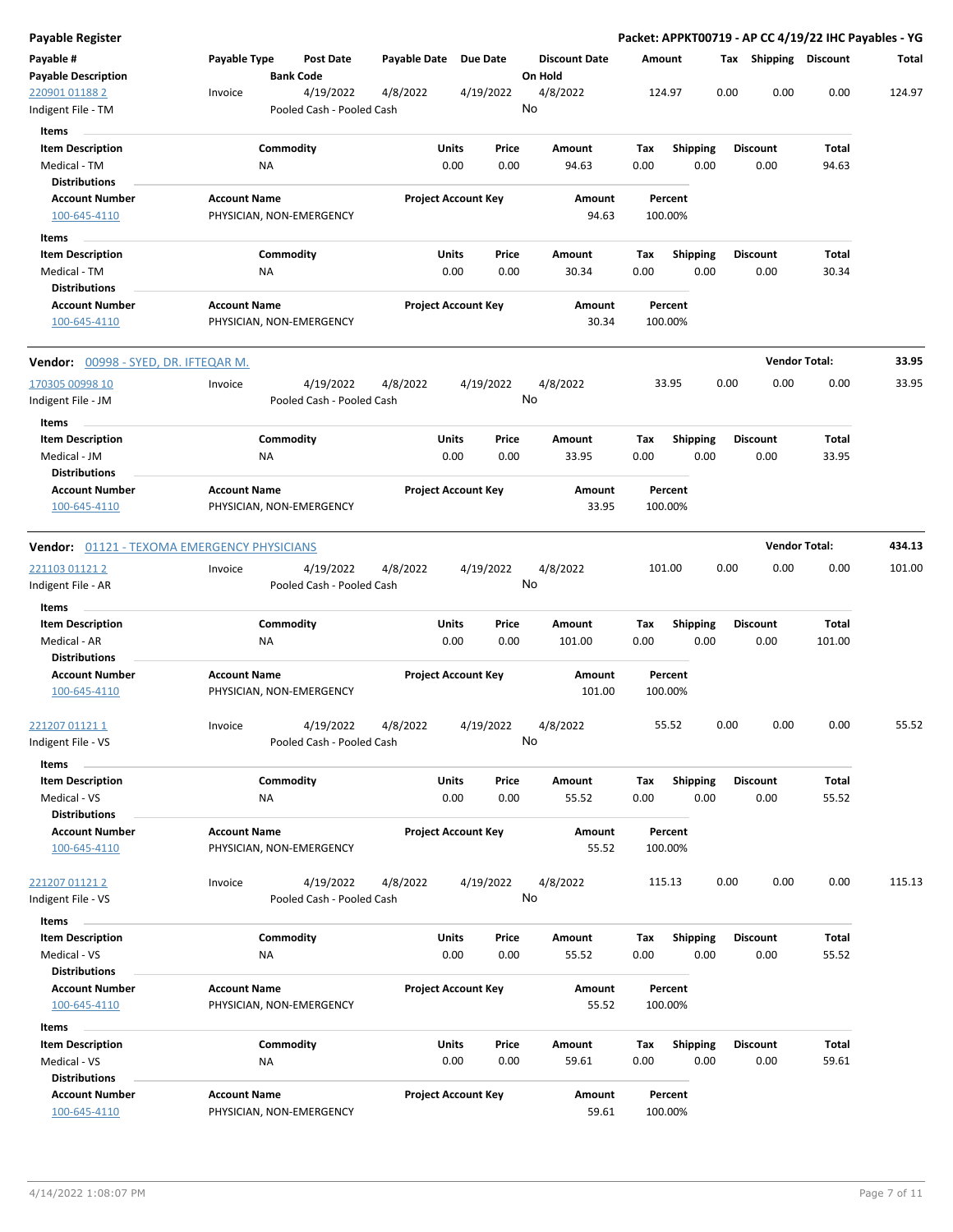| <b>Payable Register</b>                            |                                         |                           |                            |                                 | Packet: APPKT00719 - AP CC 4/19/22 IHC Payables - YG |                         |                         |      |                       |          |
|----------------------------------------------------|-----------------------------------------|---------------------------|----------------------------|---------------------------------|------------------------------------------------------|-------------------------|-------------------------|------|-----------------------|----------|
| Payable #<br><b>Payable Description</b>            | Payable Type<br><b>Bank Code</b>        | Post Date                 | Payable Date Due Date      | <b>Discount Date</b><br>On Hold | Amount                                               |                         |                         |      | Tax Shipping Discount | Total    |
| SO40841 01121 2                                    | Invoice                                 | 4/19/2022<br>4/8/2022     | 4/19/2022                  | 4/8/2022                        | 81.24                                                |                         | 0.00                    | 0.00 | 0.00                  | 81.24    |
| Indigent File - CS                                 |                                         | Pooled Cash - Pooled Cash |                            | No                              |                                                      |                         |                         |      |                       |          |
| Items                                              |                                         |                           |                            |                                 |                                                      |                         |                         |      |                       |          |
| <b>Item Description</b>                            | Commodity                               |                           | Units<br>Price             | Amount                          | Tax                                                  | <b>Shipping</b>         | <b>Discount</b>         |      | Total                 |          |
| Medical - CS                                       | ΝA                                      |                           | 0.00<br>0.00               | 81.24                           | 0.00                                                 | 0.00                    | 0.00                    |      | 81.24                 |          |
| <b>Distributions</b>                               |                                         |                           |                            |                                 |                                                      |                         |                         |      |                       |          |
| <b>Account Number</b>                              | <b>Account Name</b>                     |                           | <b>Project Account Key</b> | Amount                          | Percent                                              |                         |                         |      |                       |          |
| 100-565-4050                                       | PRISONER MEDICAL                        |                           |                            | 81.24                           | 100.00%                                              |                         |                         |      |                       |          |
|                                                    |                                         |                           |                            |                                 |                                                      |                         |                         |      |                       |          |
| SO41553 01121 1                                    | Invoice                                 | 4/19/2022<br>4/8/2022     | 4/19/2022                  | 4/8/2022                        | 81.24                                                |                         | 0.00                    | 0.00 | 0.00                  | 81.24    |
| Indigent File - NB                                 |                                         | Pooled Cash - Pooled Cash |                            | No                              |                                                      |                         |                         |      |                       |          |
|                                                    |                                         |                           |                            |                                 |                                                      |                         |                         |      |                       |          |
| Items                                              |                                         |                           |                            |                                 |                                                      |                         |                         |      |                       |          |
| <b>Item Description</b>                            | Commodity                               |                           | <b>Units</b><br>Price      | Amount                          | Tax                                                  | <b>Shipping</b>         | <b>Discount</b>         |      | Total                 |          |
| Medical - NB                                       | <b>NA</b>                               |                           | 0.00<br>0.00               | 81.24                           | 0.00                                                 | 0.00                    | 0.00                    |      | 81.24                 |          |
| <b>Distributions</b>                               |                                         |                           |                            |                                 |                                                      |                         |                         |      |                       |          |
| <b>Account Number</b><br>100-565-4050              | <b>Account Name</b><br>PRISONER MEDICAL |                           | <b>Project Account Key</b> | Amount<br>81.24                 | Percent<br>100.00%                                   |                         |                         |      |                       |          |
| <b>Vendor: 01061 - TEXOMA MEDICAL CENTER</b>       |                                         |                           |                            |                                 |                                                      |                         |                         |      | <b>Vendor Total:</b>  | 1,125.18 |
| 221102 01061 2                                     | Invoice                                 | 4/19/2022<br>4/8/2022     | 4/19/2022                  | 4/8/2022                        | 1,125.18                                             |                         | 0.00                    | 0.00 | 0.00                  | 1,125.18 |
| Indigent File - AM                                 |                                         | Pooled Cash - Pooled Cash |                            | No                              |                                                      |                         |                         |      |                       |          |
| Items                                              |                                         |                           |                            |                                 |                                                      |                         |                         |      |                       |          |
| <b>Item Description</b>                            | Commodity                               |                           | <b>Units</b><br>Price      | Amount                          |                                                      |                         |                         |      | Total                 |          |
| Medical - AM                                       | <b>NA</b>                               |                           | 0.00<br>0.00               |                                 | Tax<br>0.00                                          | <b>Shipping</b><br>0.00 | <b>Discount</b><br>0.00 |      | 1,125.18              |          |
| <b>Distributions</b>                               |                                         |                           |                            | 1,125.18                        |                                                      |                         |                         |      |                       |          |
| <b>Account Number</b>                              | <b>Account Name</b>                     |                           | <b>Project Account Key</b> | Amount                          | Percent                                              |                         |                         |      |                       |          |
|                                                    |                                         |                           |                            |                                 |                                                      |                         |                         |      |                       |          |
| 100-645-4140                                       | HOSPITAL, OUTPATIENT                    |                           |                            | 1,125.18                        | 100.00%                                              |                         |                         |      |                       |          |
| <b>Vendor: 00122 - TEXOMA NEUROLOGY ASSOCIATES</b> |                                         |                           |                            |                                 |                                                      |                         |                         |      | <b>Vendor Total:</b>  | 95.43    |
| 210120 00122 16                                    | Invoice                                 | 4/19/2022<br>4/8/2022     | 4/19/2022                  | 4/8/2022                        | 95.43                                                |                         | 0.00                    | 0.00 | 0.00                  | 95.43    |
| Indigent File - RM                                 |                                         | Pooled Cash - Pooled Cash |                            | No                              |                                                      |                         |                         |      |                       |          |
| Items                                              |                                         |                           |                            |                                 |                                                      |                         |                         |      |                       |          |
| <b>Item Description</b>                            | Commodity                               |                           | Units<br>Price             | Amount                          | Tax                                                  | <b>Shipping</b>         | Discount                |      | Total                 |          |
| Medical - RM                                       | ΝA                                      |                           | 0.00<br>0.00               | 95.43                           | 0.00                                                 | 0.00                    | 0.00                    |      | 95.43                 |          |
| <b>Distributions</b>                               |                                         |                           |                            |                                 |                                                      |                         |                         |      |                       |          |
| <b>Account Number</b>                              | <b>Account Name</b>                     |                           | <b>Project Account Key</b> | Amount                          | Percent                                              |                         |                         |      |                       |          |
| 100-645-4110                                       | PHYSICIAN, NON-EMERGENCY                |                           |                            | 95.43                           | 100.00%                                              |                         |                         |      |                       |          |
| Vendor: 01177 - TMC BONHAM HOSPITAL                |                                         |                           |                            |                                 |                                                      |                         |                         |      | <b>Vendor Total:</b>  | 4,032.55 |
| SO40841 01177 6                                    | Invoice                                 | 4/8/2022<br>4/19/2022     | 4/19/2022                  | 4/8/2022                        | 759.17                                               |                         | 0.00                    | 0.00 | 0.00                  | 759.17   |
| Indigent File - CS                                 |                                         | Pooled Cash - Pooled Cash |                            | No                              |                                                      |                         |                         |      |                       |          |
| Items                                              |                                         |                           |                            |                                 |                                                      |                         |                         |      |                       |          |
| <b>Item Description</b>                            | Commodity                               |                           | <b>Units</b><br>Price      | Amount                          | Tax                                                  | <b>Shipping</b>         | <b>Discount</b>         |      | Total                 |          |
| Medical - CS                                       | NA                                      |                           | 0.00<br>0.00               | 759.17                          | 0.00                                                 | 0.00                    | 0.00                    |      | 759.17                |          |
| <b>Distributions</b>                               |                                         |                           |                            |                                 |                                                      |                         |                         |      |                       |          |
| <b>Account Number</b>                              | <b>Account Name</b>                     |                           | <b>Project Account Key</b> | Amount                          | Percent                                              |                         |                         |      |                       |          |
| 100-565-4050                                       | PRISONER MEDICAL                        |                           |                            | 759.17                          | 100.00%                                              |                         |                         |      |                       |          |
|                                                    |                                         |                           |                            |                                 |                                                      |                         |                         |      |                       |          |
|                                                    |                                         |                           |                            | 4/8/2022                        |                                                      |                         | 0.00                    | 0.00 | 0.00                  | 2,120.98 |
| SO40869 01177 4                                    | Invoice                                 | 4/19/2022<br>4/8/2022     | 4/19/2022                  | No                              | 2,120.98                                             |                         |                         |      |                       |          |
| Indigent File - VW                                 |                                         | Pooled Cash - Pooled Cash |                            |                                 |                                                      |                         |                         |      |                       |          |
| Items                                              |                                         |                           |                            |                                 |                                                      |                         |                         |      |                       |          |
| <b>Item Description</b>                            | Commodity                               |                           | <b>Units</b><br>Price      | Amount                          | Tax                                                  | <b>Shipping</b>         | <b>Discount</b>         |      | Total                 |          |
| Medical - VW                                       | <b>NA</b>                               |                           | 0.00<br>0.00               | 2,120.98                        | 0.00                                                 | 0.00                    | 0.00                    |      | 2,120.98              |          |
| <b>Distributions</b>                               |                                         |                           |                            |                                 |                                                      |                         |                         |      |                       |          |
| <b>Account Number</b>                              | <b>Account Name</b>                     |                           | <b>Project Account Key</b> | Amount                          | Percent                                              |                         |                         |      |                       |          |
| 100-565-4050                                       | PRISONER MEDICAL                        |                           |                            | 2,120.98                        | 100.00%                                              |                         |                         |      |                       |          |
| SO41553 01177 1                                    | Invoice                                 | 4/19/2022<br>4/8/2022     | 4/19/2022                  | 4/8/2022                        | 1,152.40                                             |                         | 0.00                    | 0.00 | 0.00                  | 1,152.40 |
| Indigent File - NB                                 |                                         | Pooled Cash - Pooled Cash |                            | No                              |                                                      |                         |                         |      |                       |          |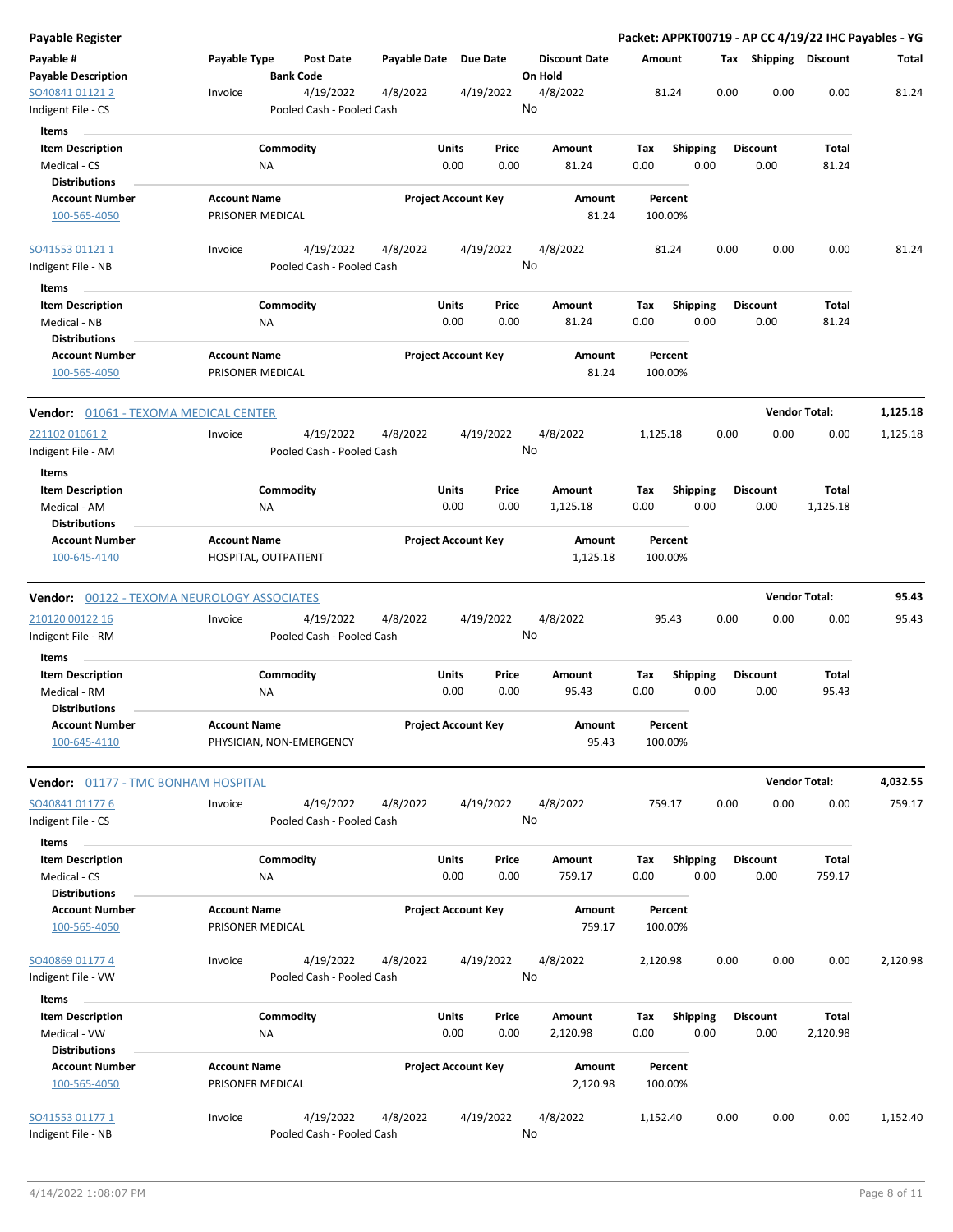| <b>Payable Register</b>                                         |                                         |                                        |                       |                            |               |                                 |             |                  |      |                         | Packet: APPKT00719 - AP CC 4/19/22 IHC Payables - YG |              |
|-----------------------------------------------------------------|-----------------------------------------|----------------------------------------|-----------------------|----------------------------|---------------|---------------------------------|-------------|------------------|------|-------------------------|------------------------------------------------------|--------------|
| Payable #<br><b>Payable Description</b><br><b>Items</b>         | Payable Type                            | <b>Post Date</b><br><b>Bank Code</b>   | Payable Date Due Date |                            |               | <b>Discount Date</b><br>On Hold | Amount      |                  |      | Tax Shipping Discount   |                                                      | <b>Total</b> |
| <b>Item Description</b><br>Medical - NB<br><b>Distributions</b> |                                         | Commodity<br><b>NA</b>                 |                       | <b>Units</b><br>0.00       | Price<br>0.00 | Amount<br>1,152.40              | Tax<br>0.00 | Shipping<br>0.00 |      | <b>Discount</b><br>0.00 | <b>Total</b><br>1,152.40                             |              |
| <b>Account Number</b><br>100-565-4050                           | <b>Account Name</b><br>PRISONER MEDICAL |                                        |                       | <b>Project Account Key</b> |               | Amount<br>1,152.40              | 100.00%     | Percent          |      |                         |                                                      |              |
| Vendor: 00605 - TMC BONHAM SPECIALTY CLINIC                     |                                         |                                        |                       |                            |               |                                 |             |                  |      | <b>Vendor Total:</b>    |                                                      | 80.95        |
| 220209 00605 1<br>Indigent File - JB                            | Invoice                                 | 4/19/2022<br>Pooled Cash - Pooled Cash | 4/8/2022              |                            | 4/19/2022     | 4/8/2022<br>No                  |             | 33.27            | 0.00 | 0.00                    | 0.00                                                 | 33.27        |
| <b>Items</b>                                                    |                                         |                                        |                       |                            |               |                                 |             |                  |      |                         |                                                      |              |
| <b>Item Description</b>                                         |                                         | Commodity                              |                       | <b>Units</b>               | Price         | Amount                          | Tax         | Shipping         |      | <b>Discount</b>         | <b>Total</b>                                         |              |
| Medical - JB<br><b>Distributions</b>                            |                                         | <b>NA</b>                              |                       | 0.00                       | 0.00          | 33.27                           | 0.00        | 0.00             |      | 0.00                    | 33.27                                                |              |
| <b>Account Number</b><br>100-645-4110                           | <b>Account Name</b>                     | PHYSICIAN, NON-EMERGENCY               |                       | <b>Project Account Key</b> |               | Amount<br>33.27                 | 100.00%     | Percent          |      |                         |                                                      |              |
| 221205 00605 2                                                  | Invoice                                 | 4/19/2022                              | 4/8/2022              |                            | 4/19/2022     | 4/8/2022                        |             | 47.68            | 0.00 | 0.00                    | 0.00                                                 | 47.68        |
| Indigent File - SM                                              |                                         | Pooled Cash - Pooled Cash              |                       |                            |               | No                              |             |                  |      |                         |                                                      |              |
| <b>Items</b>                                                    |                                         |                                        |                       |                            |               |                                 |             |                  |      |                         |                                                      |              |
| <b>Item Description</b>                                         |                                         | Commodity                              |                       | <b>Units</b>               | Price         | Amount                          | Tax         | <b>Shipping</b>  |      | <b>Discount</b>         | <b>Total</b>                                         |              |
| Medical - SM<br><b>Distributions</b>                            |                                         | NA                                     |                       | 0.00                       | 0.00          | 47.68                           | 0.00        | 0.00             |      | 0.00                    | 47.68                                                |              |
| <b>Account Number</b><br>100-645-4110                           | <b>Account Name</b>                     | PHYSICIAN, NON-EMERGENCY               |                       | <b>Project Account Key</b> |               | Amount<br>47.68                 | 100.00%     | Percent          |      |                         |                                                      |              |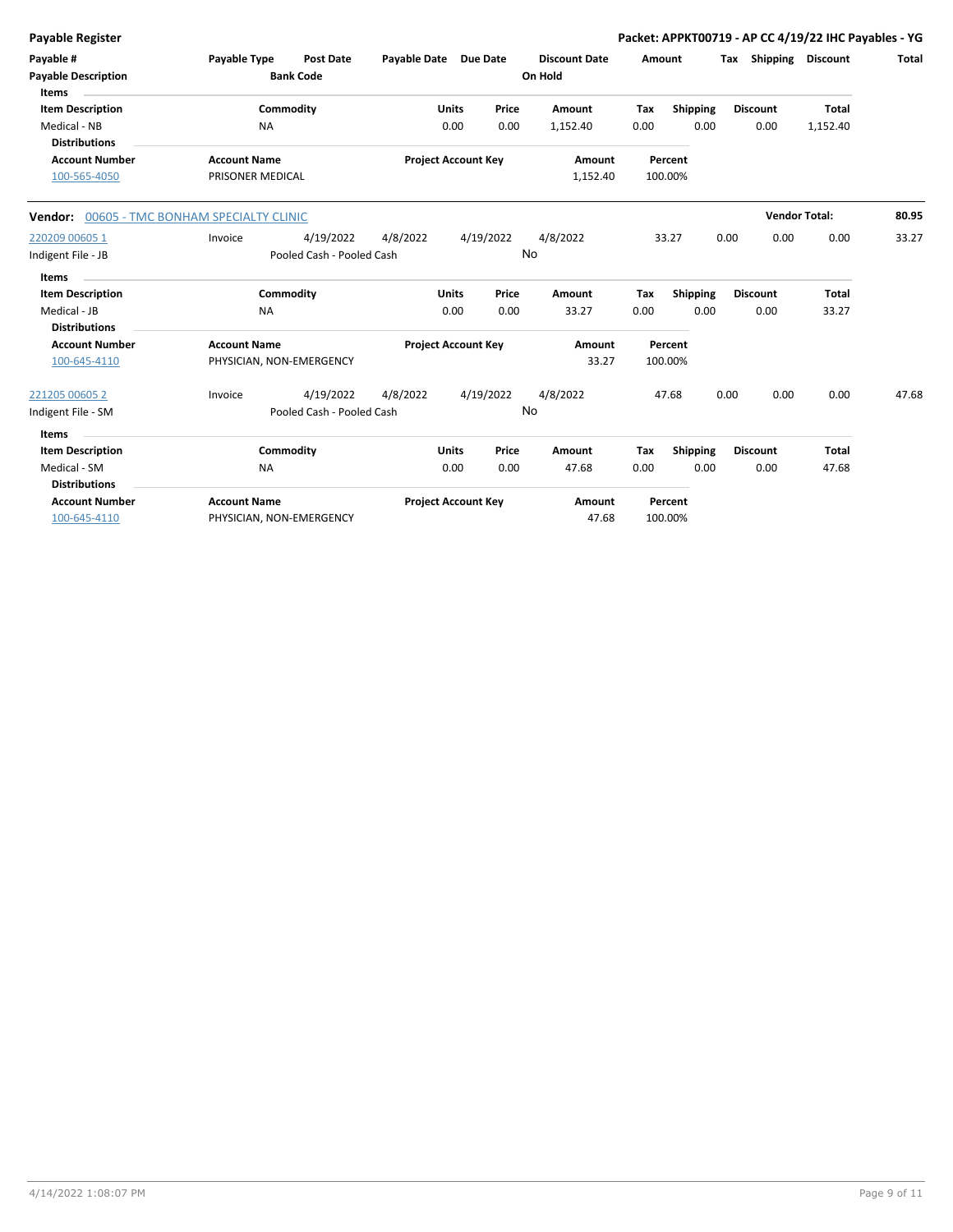## Payable Summary

| Type    | Count               | Gross    | Tax  | <b>Shipping</b> | <b>Discount</b> | Total    | <b>Manual Payment</b> | <b>Balance</b> |
|---------|---------------------|----------|------|-----------------|-----------------|----------|-----------------------|----------------|
| Invoice | رر                  | 8,763.02 | 0.00 | 0.00            | 0.00            | 8,763.02 | 0.00                  | 8.763.02       |
|         | <b>Grand Total:</b> | 8,763.02 | 0.00 | 0.00            | 0.00            | 8,763.02 | 0.00                  | 8,763.02       |